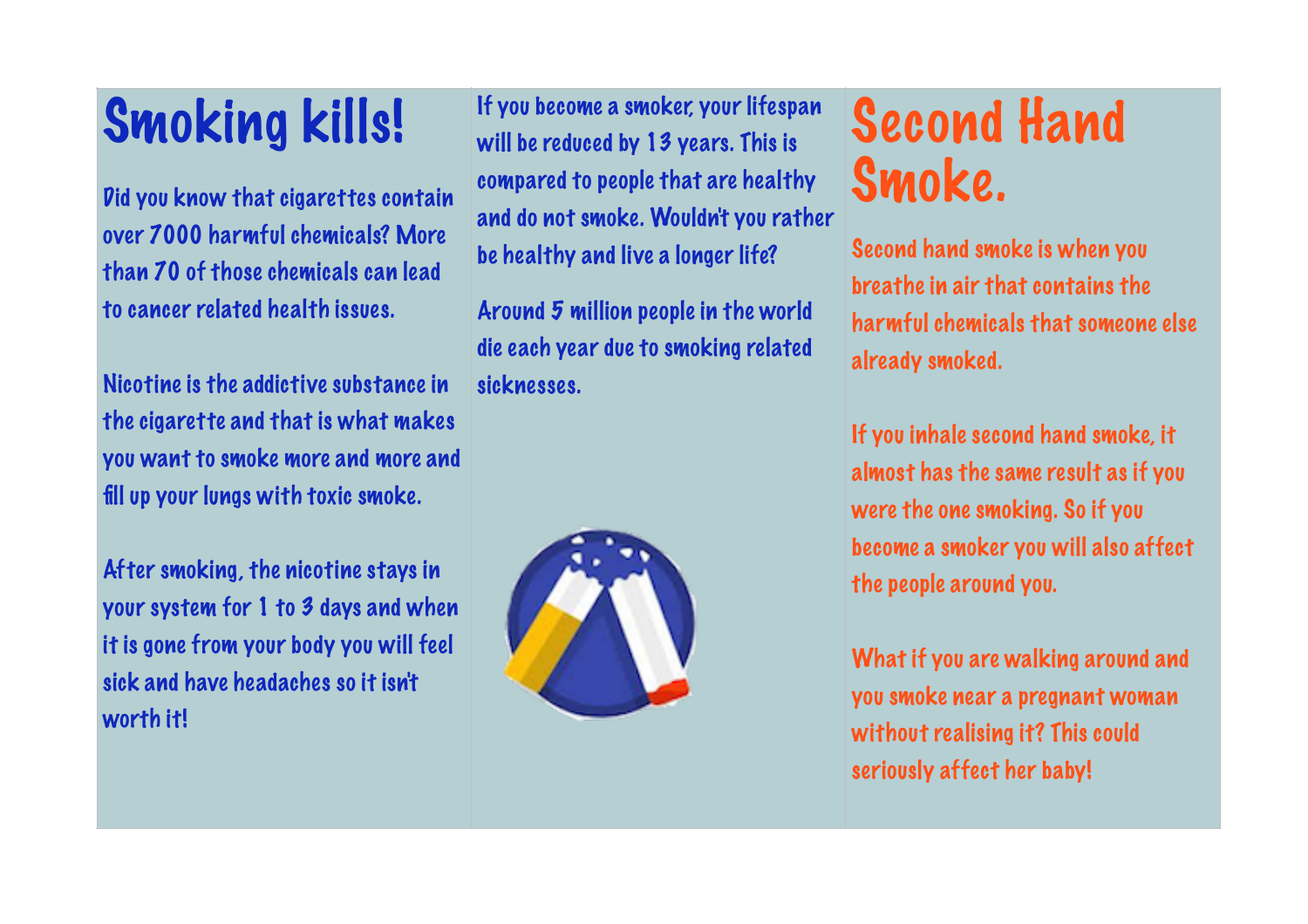Nicotine lasts on your clothes for many hours or even days. It sticks to your skin as well or even furniture that was in the room while someone was smoking in it. This is also harmful to you if you breathe it in.

Around 41000 people die each year from second hand smoke. You need to be careful when standing near people who are smoking and also think about the consequences that others will face if you start smoking.



## E-cigarettes

Electronic cigarettes, also known as "vape" contain nicotine juice that goes into the device and then gets evaporated through it. The e-cigarette is rechargeable.

Since you insert the juice into it, it comes in different flavours, but don't be fooled because these vapes are actually more harmful than regular cigarettes, this is because in order to get the smoke out, it needs to get burnt within the device.

Recently, the "Juul" was invented. This device is smaller than the e-cigarette but still contains the same qualities.

Now, companies are trying to attract young people by adding flavours and different colours. However there have been a few cases of the juuls exploding in the user's face. It just damaged their face but it is NOT worth it.